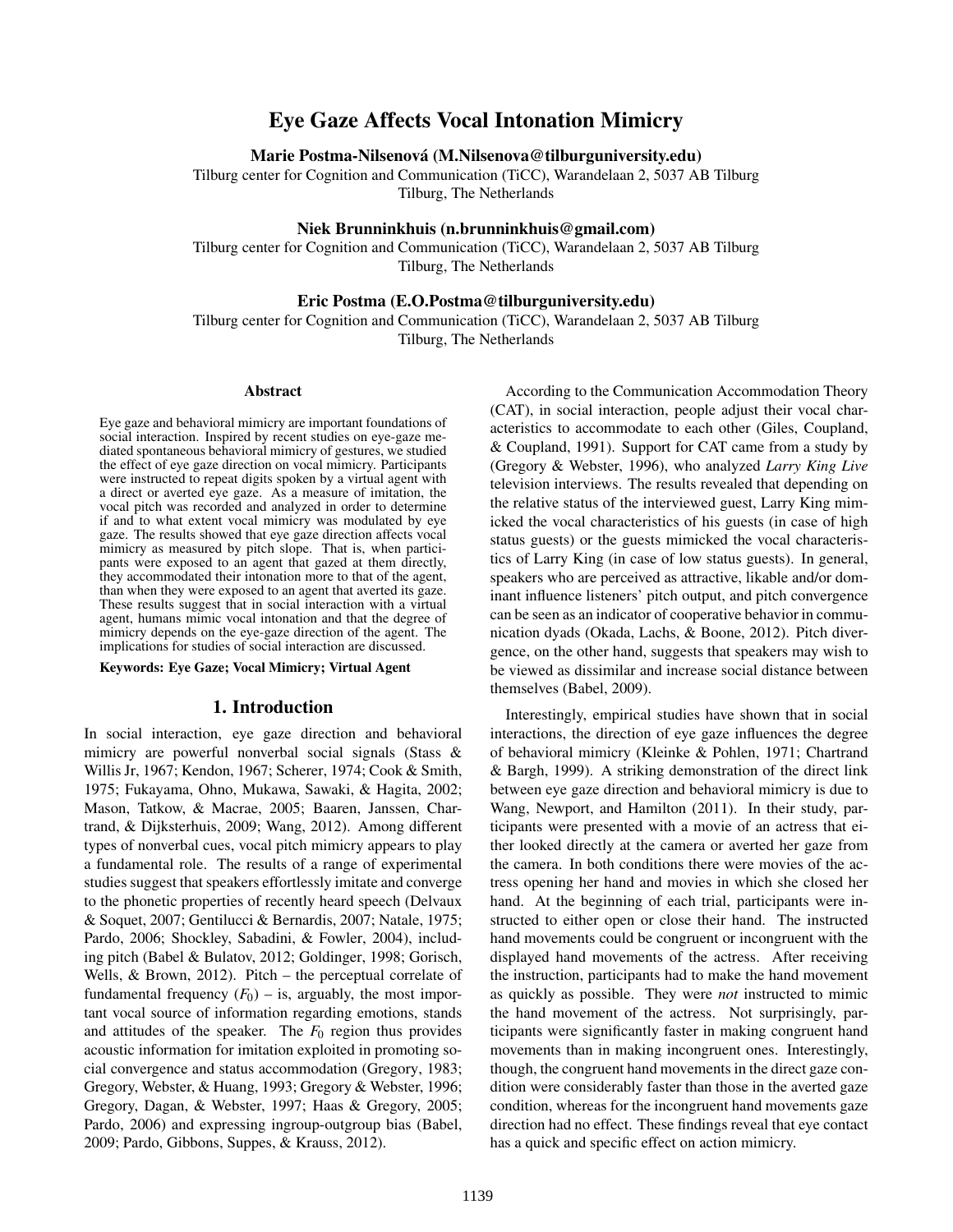Inspired by these results, we expect eye-gaze modulated mimicry in other response modalities, such as the vocal modality. Although vocal mimicry is a well-known phenomenon, the modulating effect of eye gaze has not yet been explored experimentally. The aim of this study is to investigate if vocal mimicry is modulated by eye gaze direction.

Instead of exploring the effect of eye gaze on reaction times, we determined its effect on the degree of vocal mimicry. We employed an experimental setting in which a virtual agent with either an averted or direct gaze utters single words with one of three pitch contours. The participants were instructed to repeat the words, but were *not* instructed to mimic the pitch contours (instead, they were distracted with another task).

## 2. Experiment

# Participants and Design

Forty-seven Dutch native speakers (24 male; mean age 21;4) were recruited from the Tilburg University student population. The experiment had a one-way within-subjects design with Eye Gaze Direction (direct, averted) as the independent variable and Vocal Mimicry as the dependent variable.

### Material

The stimulus material consisted of 8 visually presented words during which we measured speakers' baseline pitch, followed by 48 videos (16 experimental trials + 32 distractors). Eight of the 16 experimental trials involved direct gaze of the agent (top figure 1), during the other 8, the agent either averted his gaze left or right (4 times each). In half of the distractor movies and only in these movies, the agent blinked his eyes; the ratio of gaze directions was 8:4:4 for *direct:left:right* in the blinking distractor group as well as in the no-blinking distractor group. In every stimulus, the agent expressed a single word (all Dutch monosyllabic digits between 0-10, in order to prevent possible emotional associations to the stimuli that might affect the speaker's pitch), followed by a blank screen.

The virtual agent was created with Poser (Smitch Micro Software inc, Aliso Viejo, California, U.S.), see Figure 1. The agent's lip movements were matched to the pre-recorded words and subtle head and eye movements were added to enhance the realism and to prevent the agent from being perceived as threatening (Ellsworth, 1975; Cook & Smith, 1975; Argyle, Lefebvre, & Cook, 1974). A film strip of a sample movie is shown in Figure 2.

The sound files used for the agent's voice were prerecorded in a sound attenuated booth by the second (male) author. His pitch values represented average vocal values for an adult male speaker in the Netherlands (i.e., in the 70–250 Hz range). Three different intonations were used in these recordings (a falling, a rising, and a late-rising tune, see Figure 3). Each movie lasted approximately 5 s, including a 0.5 s fade-from-black and fade-to-black to (i) smooth the transition between consecutive movies, (ii) mark the beginning and end of each stimulus, and (iii) avoid an unnatural and potentially threatening gaze duration.

#### Procedure

The experiment was set up in E-Prime (Psychological Software Tools Inc, Pittsburgh, Pennsylvania, USA) and presented with the help of a Dell Latitude E5510 laptop and a Trust HS-2100 headset. The distance between the participant's mouth and the headset's microphone was kept constant. For the baseline recordings, participants were presented with a random sequence of eight consecutive digits displayed



Figure 1: Impression of the virtual agent used in the experiment. From top to bottom: direct gaze, right averted gaze (while blinking in a distractor movie), and left averted gaze (while speaking).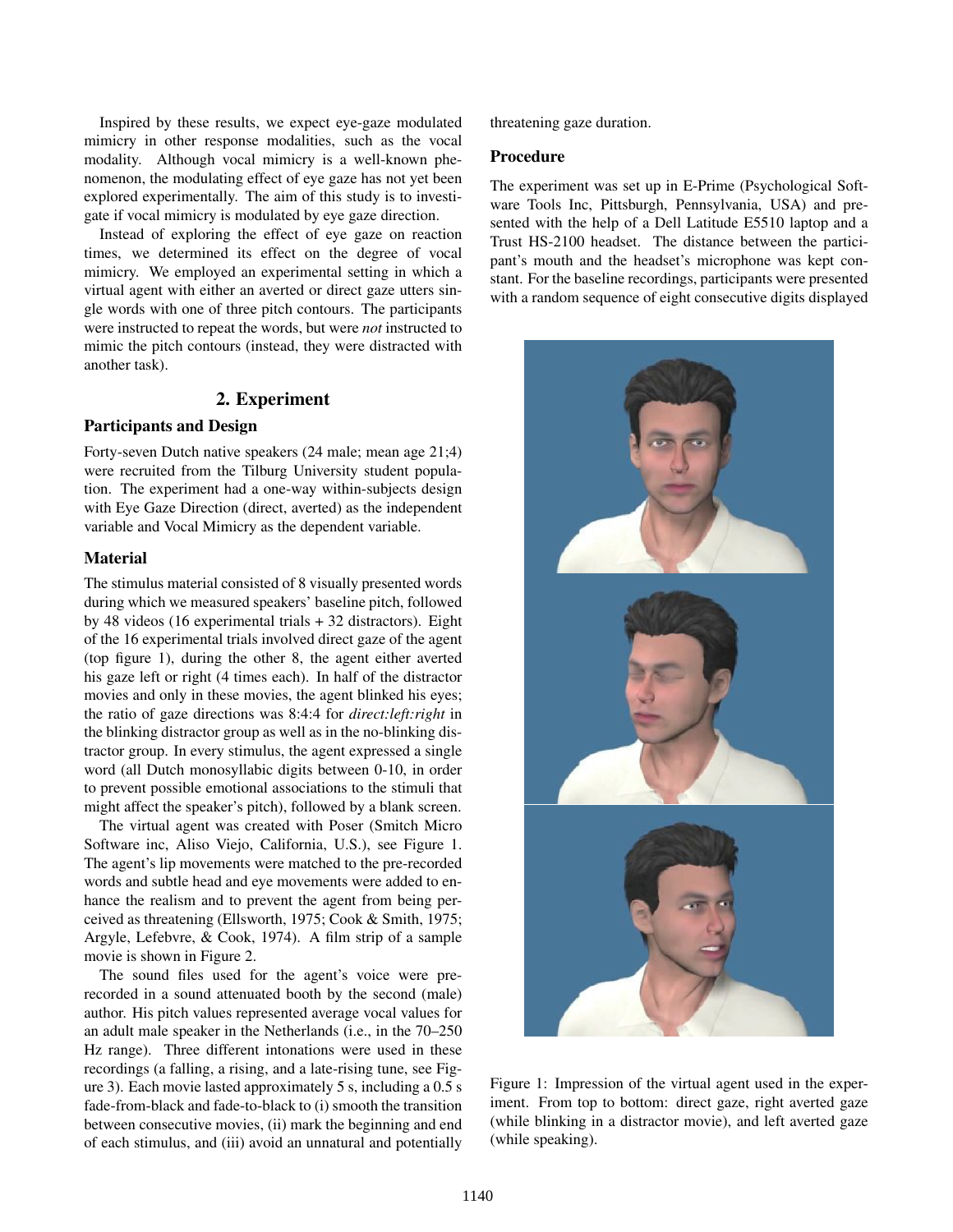

Figure 2: Film strip of a sample movie as used in the experiment.

in white against a blue background. They were instructed to read each word out loud. Subsequently, they were shown a randomized sequence of videos in which the agent pronounced a digit and were instructed to repeat it. In order to ensure that the participants fixated the agent's eye region and did not focus on the imitation task, they were given the additional instruction to press the space bar whenever the agent blinked. The full length of the experiment was 10 minutes on average.



#### **Measurements**

The experimental audio files collected during the experiment (1128 in total) were manually preprocessed to remove unvoiced speech and silent segments. After establishing the appropriate pitch threshold and ceiling for each individual voice, by auditory and visual inspection of the audio file and spectrogram, respectively, we extracted the pitch contour using the standard autocorrelation-based pitch detection function of *Praat* (Boersma, 2001). The frequency values were converted to semitones to allow for a comparison of male and female speakers (Borden & Harris, 1980). For each audio file, we determined the values of two measures of pitch contour: pitch slope (*Pderiv*) and pitch regression (*Pregline*). The pitch slope is defined as the average difference of adjacent frequencies in the pitch contour. The pitch regression is defined as the slope of the linear regression line through the points making up the pitch contour.

Our measure of vocal mimicry is based on two variables. The first variable ∆*Pbaseline* is the absolute difference between the agent's pitch, *Pagent* and the participant's baseline pitch, *Pbaseline*, i.e., the pitch of the participant before repeating the agent.

$$
\Delta_{P_{baseline}} = |P_{agent} - P_{baseline}| \tag{1}
$$

The second variable  $\Delta_{P_{rep}}$  is the absolute difference between the agent's pitch and the participant's pitch while repeating the agent, *Prep*.

$$
\Delta_{P_{rep}} = |P_{agent} - P_{rep}| \tag{2}
$$

By subtracting the values of  $\Delta_{P_{baseline}}$  and  $\Delta_{P_{rep}}$ , we obtain our measure of vocal mimicry *M<sup>V</sup>* .

$$
M_V = \Delta_{P_{baseline}} - \Delta_{P_{rep}} \tag{3}
$$

A positive value of the vocal mimicry  $M_V$  indicates vocal mimicry, whereas a negative value indicates vocal complementarity. The value of vocal mimicry was calculated both for the pitch slope and the pitch regression separately.

Figure 3: Graphical representations of the three different intonation patterns of the spoken digits as pronounced by the EIA (second experimenter's voice). From top to bottom: falling intonation, rising intonation, and late-rising intonation (in Hz).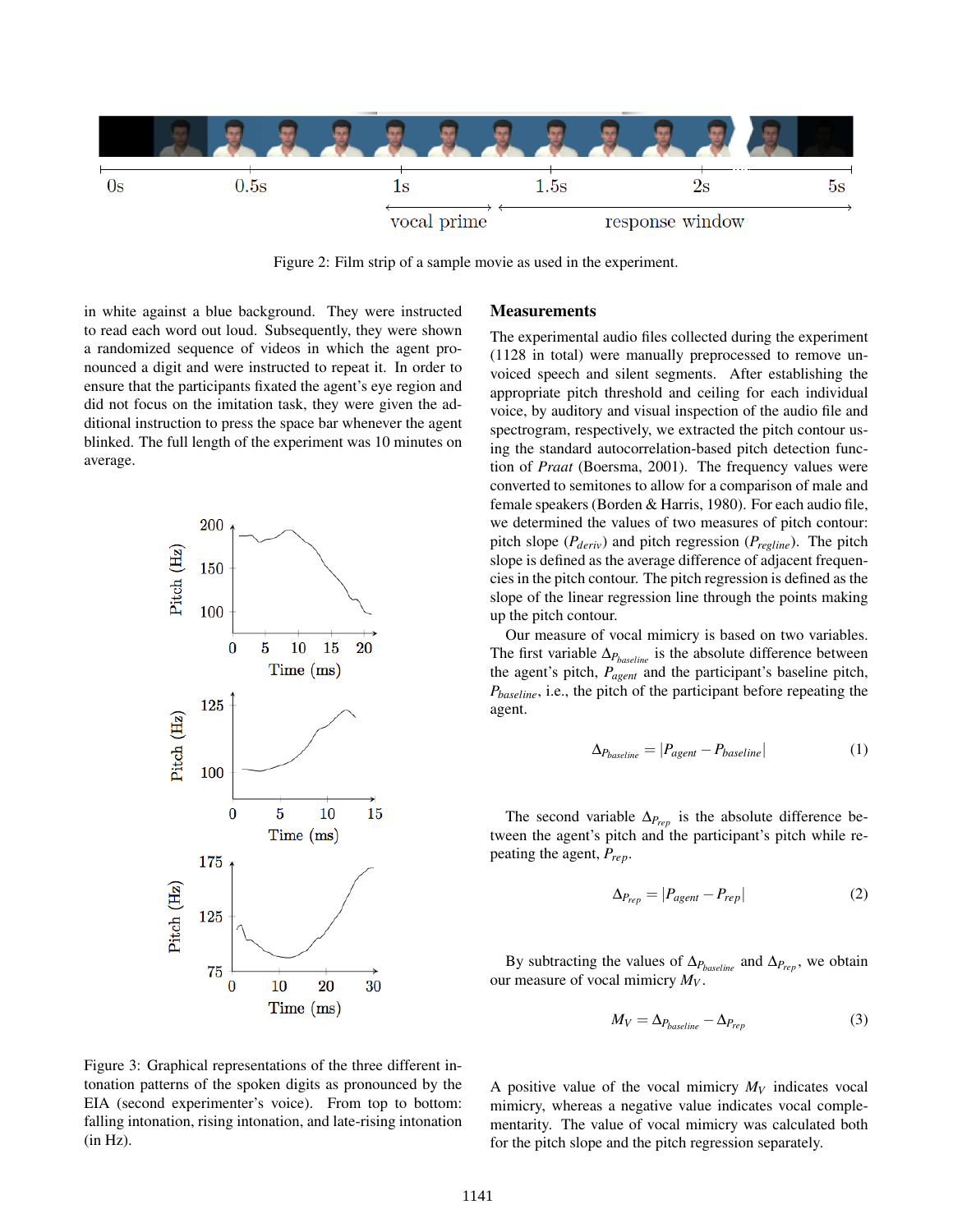# 3. Results

We start by reporting the vocal mimicry results regardless of eye gaze direction. Subsequently, we report the gazedependent vocal mimicry results. Non-parametric tests were used for data that were not normally distributed.

# Vocal Mimicry Results Independent of Gaze Direction

A Wilcoxon Signed-rank test was performed to establish if vocal mimicry occurred. Effect size estimates were computed √ using  $r (= |Z/\sqrt{N}|)$ , where *N* equals the number of samples. The results for *Pderiv* and *Pregline* indicated a significant difference between the baseline and the experimental trial measurements, with a shift in the direction of the agent's pitch (see Table 1). Figures 4 and 5 illustrate the results: Both figures show the median values of the absolute differences between the agent's and the participant's pitch in the baseline and the repetition trial, with the results for males and females plotted separately.

Table 1: Results of Wilcoxon Signed-rank test for mimicry regardless of eye gaze direction (pitch measurements reported in semitones).

|               | $\Delta p_{\text{baseline}}$ | $\Delta_{P_{rep}}$ | Z        | r     | p       |
|---------------|------------------------------|--------------------|----------|-------|---------|
| $P_{deriv}$   |                              |                    |          |       |         |
| Females       | 41.473                       | 37.926             | $-2.829$ | 0.417 | 0.005   |
| Males         | 41.012                       | 38.252             | $-2.543$ | 0.367 | 0.011   |
| Total         | 41.813                       | 37.926             | $-3.852$ | 0.397 | < 0.001 |
| $P_{regline}$ |                              |                    |          |       |         |
| Females       | 0.837                        | 0.301              | $-3.041$ | 0.448 | 0.002   |
| Males         | 0.847                        | 0.255              | $-3.114$ | 0.449 | 0.002   |
| Total         | 0.841                        | 0.668              | $-4.360$ | 0.450 | < 0.001 |
|               |                              |                    |          |       |         |



Figure 4: Plot of the results obtained for *Pderiv* absolute differences with error bars (95% CI).



Figure 5: Plot of the results obtained for *Pregline* absolute differences with error bars (95% CI).

These results indicate that participants accommodated the slope and regression line of their pitch contours to that of the agent. On both measures, when the dataset was split by gender, male and female participants showed similar effects.

# Vocal Mimicry Results Dependent on Gaze Direction

The results of the Wilcoxon Signed-rank test (Table 2) show a significant effect of gaze: compared to the participant's baseline, the slope of the pitch contour in the participant's repetition is more similar to that of the agent gazing towards the participant, than when the agent averted its gaze. A split-file analysis by gender showed a significant effect for male participants only. The medians of *Pderiv* are visually presented in Figure 6, indicating cases of divergence in the condition with averted gaze in the male participant group.

Table 2: Results of Wilcoxon Signed-rank test for mimicry as measured by *Pderiv* depending on eye gaze direction.

|                | Median<br>$M_V$ | Median<br>$M_V$ |              |       |       |
|----------------|-----------------|-----------------|--------------|-------|-------|
|                | Direct          | Averted         | <sup>7</sup> |       | р     |
| $P_{deriv}$    |                 |                 |              |       |       |
| <b>Females</b> | 6.339           | 2.203           | $-1.612$     | 0.238 | 0.107 |
| Males          | 5.013           | 2.394           | -1.971       | 0.285 | 0.049 |
| Total          | 5.754           | 2.203           | $-2.529$     | 0.261 | 0.011 |

The results of a mixed within-between analysis of variants as measured by *Pregline* are listed in Table 3. The results indicate no significant main effect of either gaze or gender, as well as no interaction effect of the two variables.

To explore possible individual variations in mimicry (taking pitch slope as the representative measure), we computed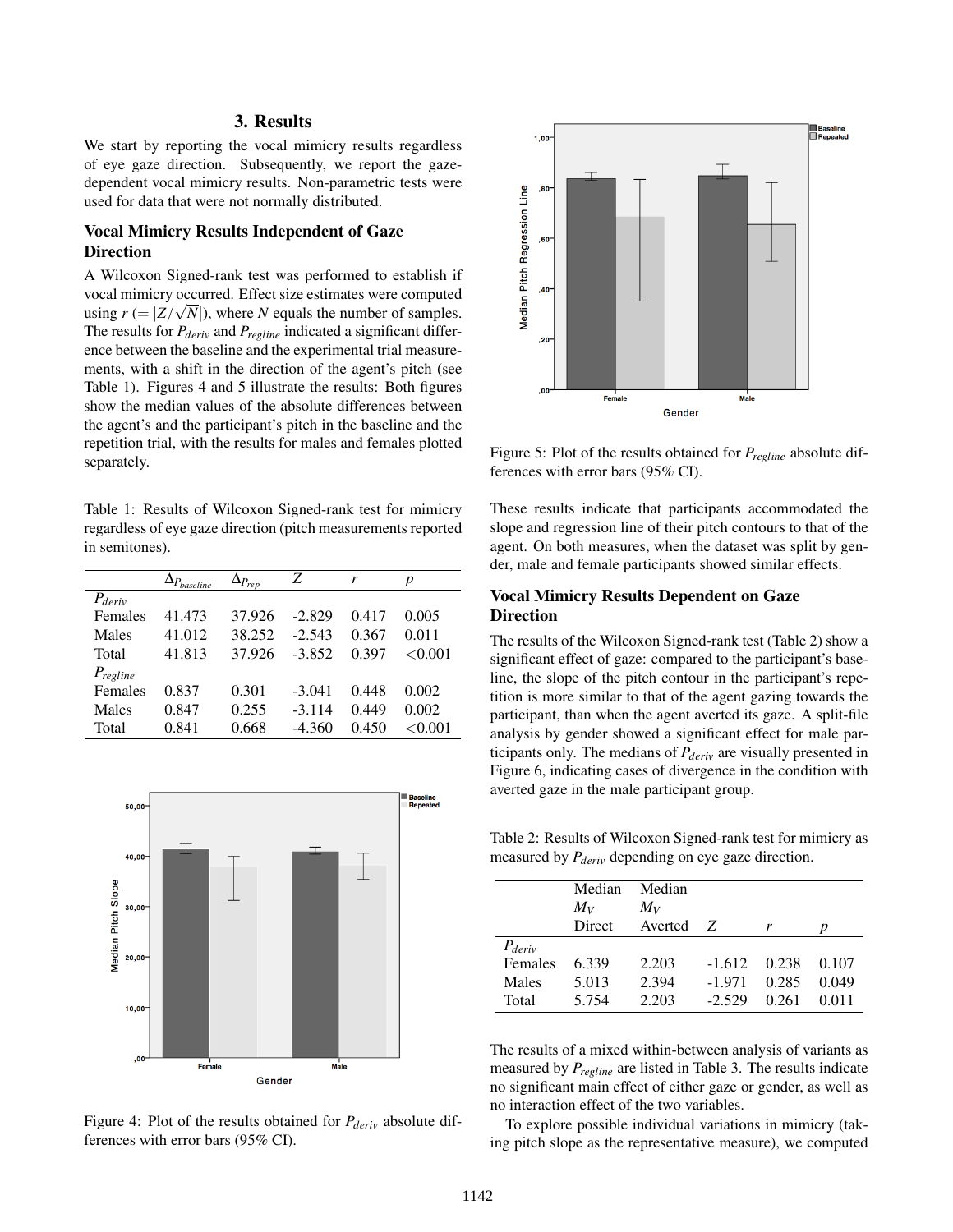

Figure 6: The median values of *Pderiv* absolute differences between the agent's and the participant's pitch for direct and averted gaze including error bars (95% CI).

Table 3: Results of ANOVA test for mimicry as measured by *Pregline* depending on eye gaze direction.

|                      | df    | $\bm{F}$ | p                 |       |
|----------------------|-------|----------|-------------------|-------|
| $P_{regline}$        |       |          |                   |       |
| Gender               |       |          | 0.083 0.775 0.002 |       |
| Gaze                 |       | 1.772    | 0.190             | 0.038 |
| Gender $\times$ Gaze | - 1 - | 0.386 -  | 0.537             | 0.009 |

for each participant the average difference between  $M_V$  in the averted gaze condition and  $M_V$  in the direct gaze condition. The resulting scores reflect the individual effect of gaze on vocal mimicry; positive scores are associated with vocal mimicry, negative scores with vocal complementarity. Figure 7 is a graphical display of the scores, sorted from smaller to larger scores. Each bar represents a participant, and the height of the bar represents the magnitude of mimicry (positive) or complementarity (negative).



Figure 7: Individual differences in vocal mimicry

To sum up, we found that participants exhibit verbal mimicry as measured by *Pderiv* and *Pregline* and that at least in the case of *Pderiv*, the mimicry effect is stronger when the agent gazes at the participant. In addition, we observed individual variations in the degree of vocal mimicry. The implications of our findings are discussed in the next section.

## 4. General Discussion and Conclusion

Pitch is arguably the most important source of information regarding emotions, stances and attitudes of the speaker (Juslin & Laukka, 2003) and pitch mimicry plays an important role in human interaction in that it reflects the closeness of the social bond between two individuals. Our findings indicate that pitch mimicry in social interactions may be modulated by eye gaze. The results of our experiment extend and generalize the findings obtained by Wang et al. (2011) for the visual (gesture) modality. The existence of eye-gaze modulated vocal mimicry underscores the importance of eye gaze as a social signal and lends further support to the close relation of eye contact and behavioral mimicry in social interaction.

The potential impact of eye gaze on the social bond between virtual agents and humans is of relevance to the development of future human-computer interfaces that display an interactive embodied agent and sense vocal and visual cues of the human interacting with the agent. Software controlling an interactive embodied agent, may confirm the establishment of a social bond with the human by instructing the agent to eye gaze and vocally address the human and subsequently sense the concomitant vocal mimicry.

In our experiment, participants were instructed to repeat the digit pronounced by the agent. It is not clear to what extent the mimicry observed depends on the type of instruction. Future work may experiment with alternative types of responses. For instance, participants could be instructed to complete a partial sentence uttered by the agent or to respond to a statement. In this way the dependency between an explicit instruction to repeat an utterance and behavioral mimicry can be determined.

Our use of a male human voice and a male virtual agent, may have caused gender effects that can be further explored in future studies. According to the CAT (Giles et al., 1991), talkers modify their speech to reinforce valued and socially meaningful differences between themselves and their interaction partners. Since male voices are lower pitched than female voices (Sachs, Lieberman, & Erickson, 1973), females possibly reinforced the gender difference between themselves and the agent by deviating from the agents relatively low pitched voice and produce a higher pitched voice. Another issue to be explored in the future concerns the effect of joint attention. As well known, interlocutors are likely to follow each others gaze direction. It remains to be seen if contexts eliciting joint attention support vocal and other types of behavioral mimicry.

#### References

- Argyle, M., Lefebvre, L., & Cook, M. (1974). The meaning of five patterns of gaze. *European Journal of Social Psychology*, *4*(2), 125–136.
- Baaren, R., van, Janssen, L., Chartrand, T., & Dijksterhuis, A. (2009). Where is the love? The social aspects of